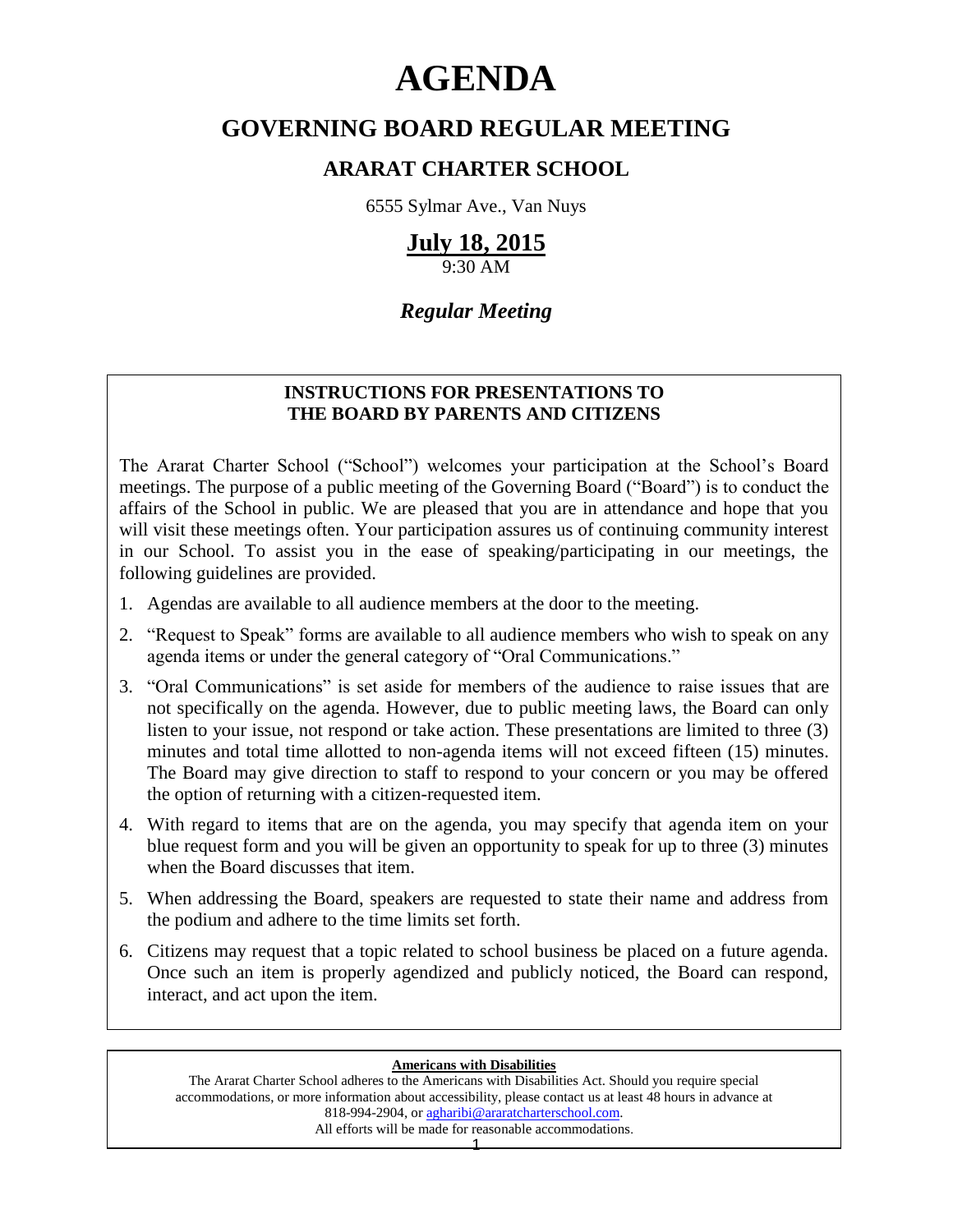# **I. OPEN SESSION**

# **A. CALL TO ORDER:**

Meeting was called to order by Board Chair, Berjouhi Koukeyan at \_\_\_\_ am.

# **B. ROLL CALL**

|                      | Present | Absent |
|----------------------|---------|--------|
| Shakeh Avakian       |         |        |
| Lorena Gonzalez      |         |        |
| John Henderson       |         |        |
| Sylva Karayan        |         |        |
| Berjouhi Koukeyan    |         |        |
| Hermine Mahseredjian |         |        |
| Aret Oz              |         |        |
| Mayra Perez          |         |        |
| Ani Shabazian        |         |        |
|                      |         |        |

# **C. APPROVAL OF MINUTES OF BOARD MEETING OF JUNE 13, 2015**

Moved by: Seconded by: Vote:

# **II. COMMUNICATIONS**

# **A. ORAL COMMUNICATIONS:**

*Non-agenda items: no individual presentation shall be for more than three (3) minutes and the total time for this purpose shall not exceed fifteen (15) minutes. Ordinarily, Board members will not respond to presentations and no action can be taken. However, the Board may give direction to staff following a presentation.*

#### **B. FOR INFORMATION: CHAIRPERSON'S REPORT**. (Attachment)

- **1. Update on 2015-16 increased Enrollment/Material Revision**
- **2. Update Regarding the Leasing/Purchasing and Financing a Facility**
- **3. Update on WASC accreditation**

#### **C. FOR INFORMATION: PRINCIPAL'S REPORT.** (Attachment)

*This is a presentation of information that has occurred since the previous Board meeting. (Per attached report)*

- **1. Update on Accounting Manual Revision**
- **2. Update on Support of Homeless Children Policy**
- **3. Update on Associated Student Body Bank Account**
- **4. Update on Summer Professional Development Program - August 10 thru 20, 2015**
- **5. Update on Calendar of Events**

#### **D. FOR INFORMATION: FINANCIAL REPORT**

*This is an update from what has transpired since the last board meeting.*

**1. Budget to Date Update.** Budget to date update and report from Edtec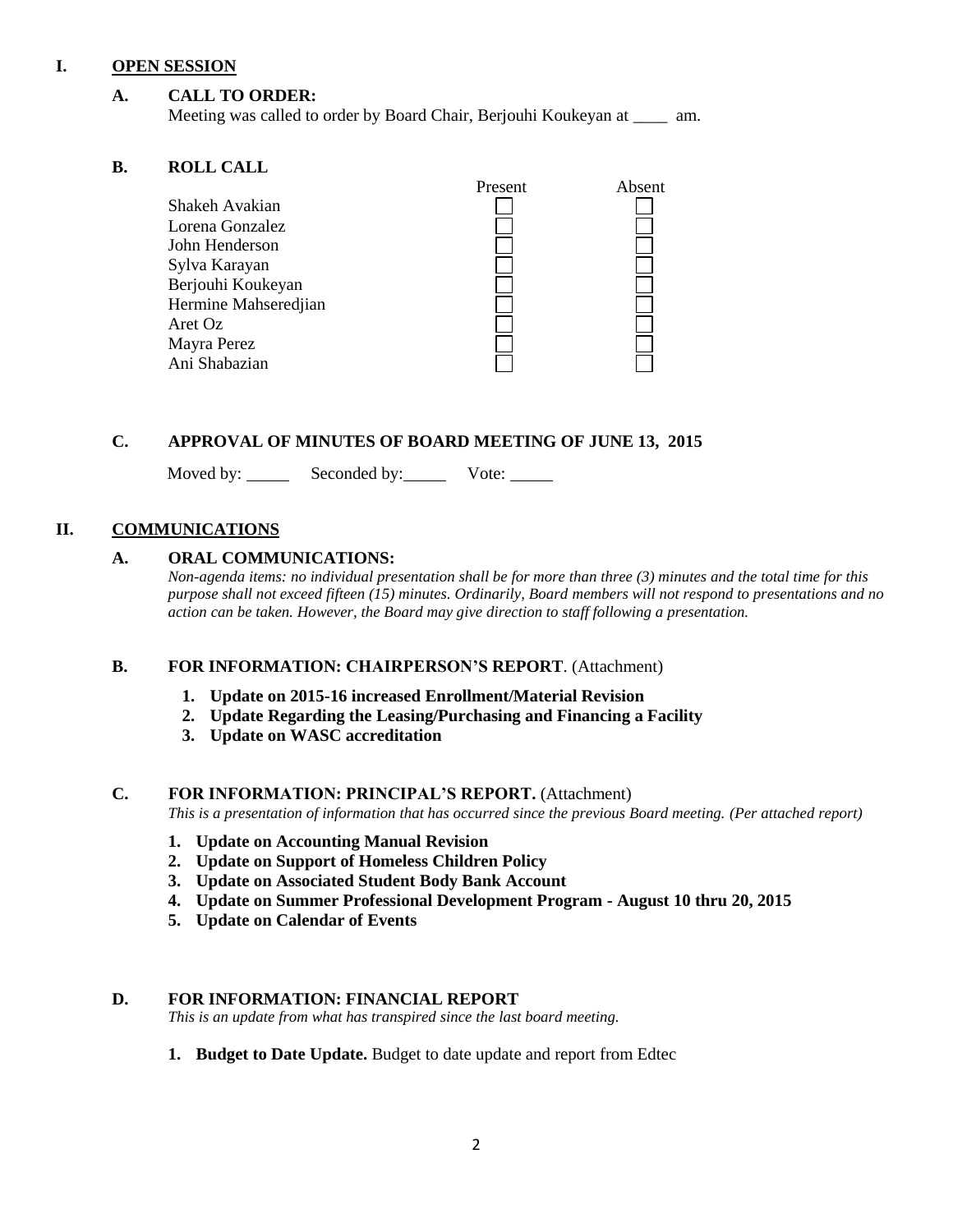# **III. CONSENT AGENDA ITEMS**

*All matters listed under the consent agenda are considered by the Board to be routine and will be approved/enacted by the Board in one motion in the form listed below. Unless specifically requested by a Board member for further discussion or removed from the agenda, there will be no discussion of these items prior to the Board votes on them. The Principal recommends approval of all consent agenda items.*

#### **Approval of Consent Agenda**

Motion by: Seconded by: Vote:

# **IV. ACTION ITEMS**

**A. Approval is requested for the adoption of My Math Common Core aligned instructional materials for the duration of the eight year adoption cycle, for a total one-time cost of \$47,000.**

#### **Recommend approval**

 Motion by: Seconded by: Vote:

**B. Approval is requested for a two day UCLA Center X staff development in ELA that is aligned to common core standards for a total cost of \$5800.00.**

#### **Recommend approval**

 Motion by: Seconded by: Vote:

**C. Approval is requested for a contract with Red Hook firm to provide broker services to finance the lease/purchase of a facility.**

# **Recommend approval**

 Motion by: Seconded by: Vote:

# **V. INFORMATION ITEMS**/**POSSIBLE ACTION:**

- **A. Update on the Job Description for a Part-Time Director**
- **B. Update on Certificated Teacher Salary Payments of 10 Months vs. 12 Months**
- **C. Update on Expanding the Music Program from 3-5 to K-5.**
- **D. Update on Paychex Software Cost for Tracking Staff Sick Days and Vacation Days Electronically**
- **E. Feasibility of Seeking Material Revision for Increased Enrollment for 2015-16 Only**
- **F. Association Update**
- **VI. CLOSED SESSION**

*Adjourned to Closed Session at\_\_\_\_\_\_\_\_\_\_\_\_ to consider and/or take action upon any of the following items:*

**Public Employee Employment (G.C. 54957)** Title: